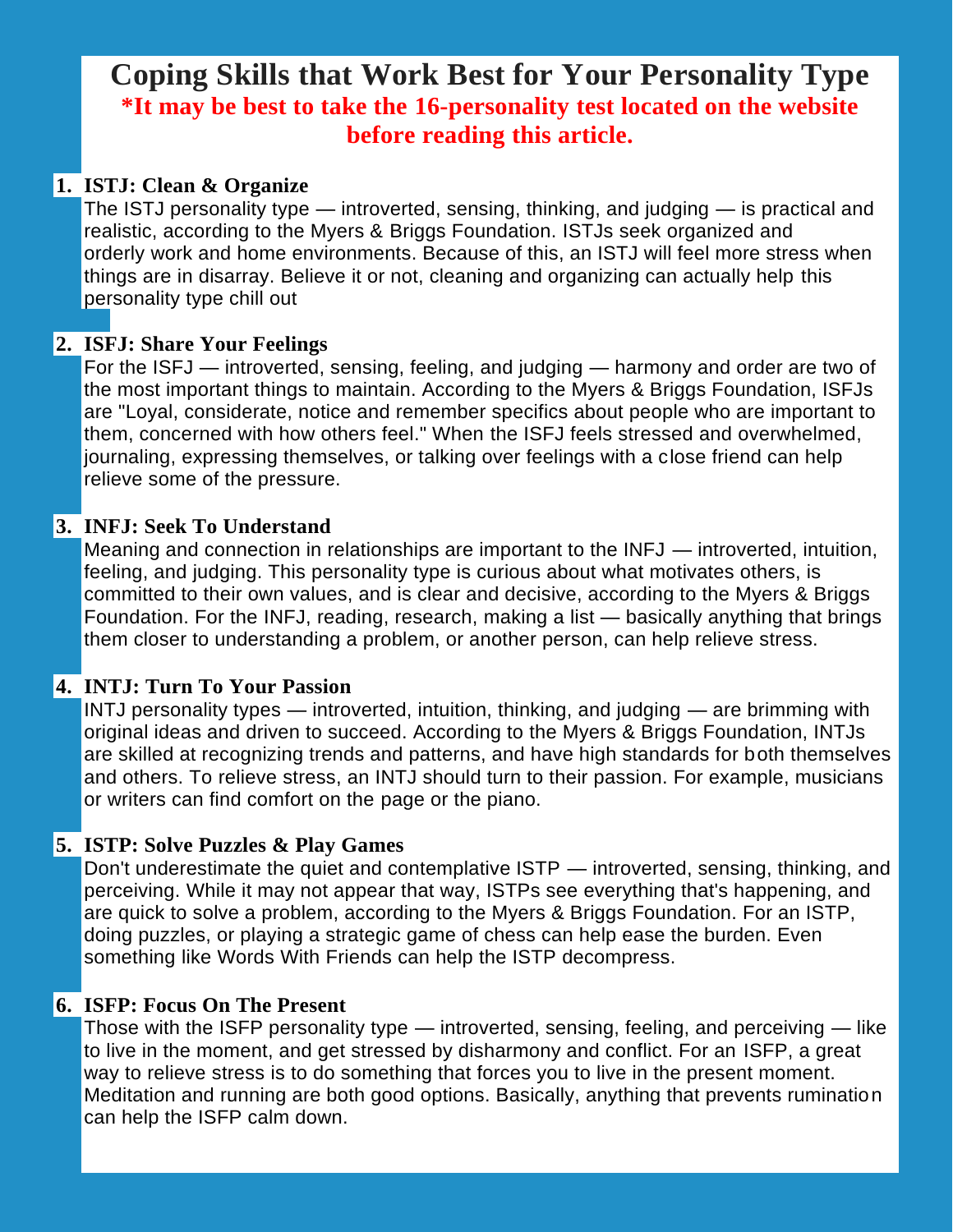#### **7. INFP: Indulge In Something Mindless**

The INFP — introverted, intuition, feeling, and perceiving — is [adaptable,](http://www.myersbriggs.org/my-mbti-personality-type/mbti-basics/the-16-mbti-types.htm) loyal, and [curious.](http://www.myersbriggs.org/my-mbti-personality-type/mbti-basics/the-16-mbti-types.htm) Because this personality type tends to be empathetic, they can become overwhelmed by taking on others' feelings and problems. A great way for an INFP to decompress is to do something mindless, like marathoning their favorite show. I recommend the original *Will & Grace* because laughing your ass off is a perfect way to get the stress out.

#### 8. **INTP: Solve A Problem**

For the INTP — introverted, intuition, thinking, and perceiving — logical explanations and ideas interest them more than theories and social interaction, which means they can sometimes be overly critical. One way for an INTP to [destress](http://www.myersbriggs.org/my-mbti-personality-type/mbti-basics/the-16-mbti-types.htm) is to do something that has a logical outcome, like building something or putting something together. Whether it's a game, or furniture, solving a problem relaxes this personality type.

#### **9. ESTP: Learn Something New**

ESTPs — extraverted, sensing, thinking, and perceiving — are flexible and tolerant while also being practical. This personality types loves to live in the moment and learns best by doing. A great way for an ESTP to blow off [steam](http://www.myersbriggs.org/my-mbti-personality-type/mbti-basics/the-16-mbti-types.htm) is to take a boxing class, or grab a friend and go on a spontaneous road trip in the mountains,

#### **10.ESFP: Pamper Yourself**

For the ESFP — extraverted, sensing, feeling, and perceiving — material things can bring a lot of joy. This personality type, while practical and realistic, also loves its creature comforts. In order to [decompress,](http://www.myersbriggs.org/my-mbti-personality-type/mbti-basics/the-16-mbti-types.htm) an ESFP should go shopping, or plan a spa day with their bestie.

## **11.ENFP: Surround Yourself With Love**

**E**NFPs — extraverted, intuition, feeling, and perceiving — are the type of people who get really excited about everything, and see life as a path of endless possibilities. When an ENFP is feeling [stressed,](http://www.myersbriggs.org/my-mbti-personality-type/mbti-basics/the-16-mbti-types.htm) they should surround themselves with people who make them feel good about themselves, because adored makes an ENFP feel fabulous.

#### **12.ENTP: Try Something New**

For the ENTP — extraverted, intuition, thinking, and perceiving — routine is a total bore. This personality type is hyper alert and craves constant stimulation. When an [ENTP](http://www.myersbriggs.org/my-mbti-personality-type/mbti-basics/the-16-mbti-types.htm) is [feeling](http://www.myersbriggs.org/my-mbti-personality-type/mbti-basics/the-16-mbti-types.htm) dark and twisty, trying something new, even going to hear a new band, is the perfect remedy.

#### 13.**ESTJ: Take Care Of Business**

The ESTJ — extraverted, sensing, thinking, and judging — is the kind of person to shoot first and ask questions later. This personality type is practical, decisive, and quick to make decisions based on facts. When an ESTJ is feeling [weighed](http://www.myersbriggs.org/my-mbti-personality-type/mbti-basics/the-16-mbti-types.htm) down, it's time to clean their metaphorical house. Whether it's an unfinished expense report, or a missed detail for an event, taking care of anything that's bothering them, will help the ESTJ feel much calmer